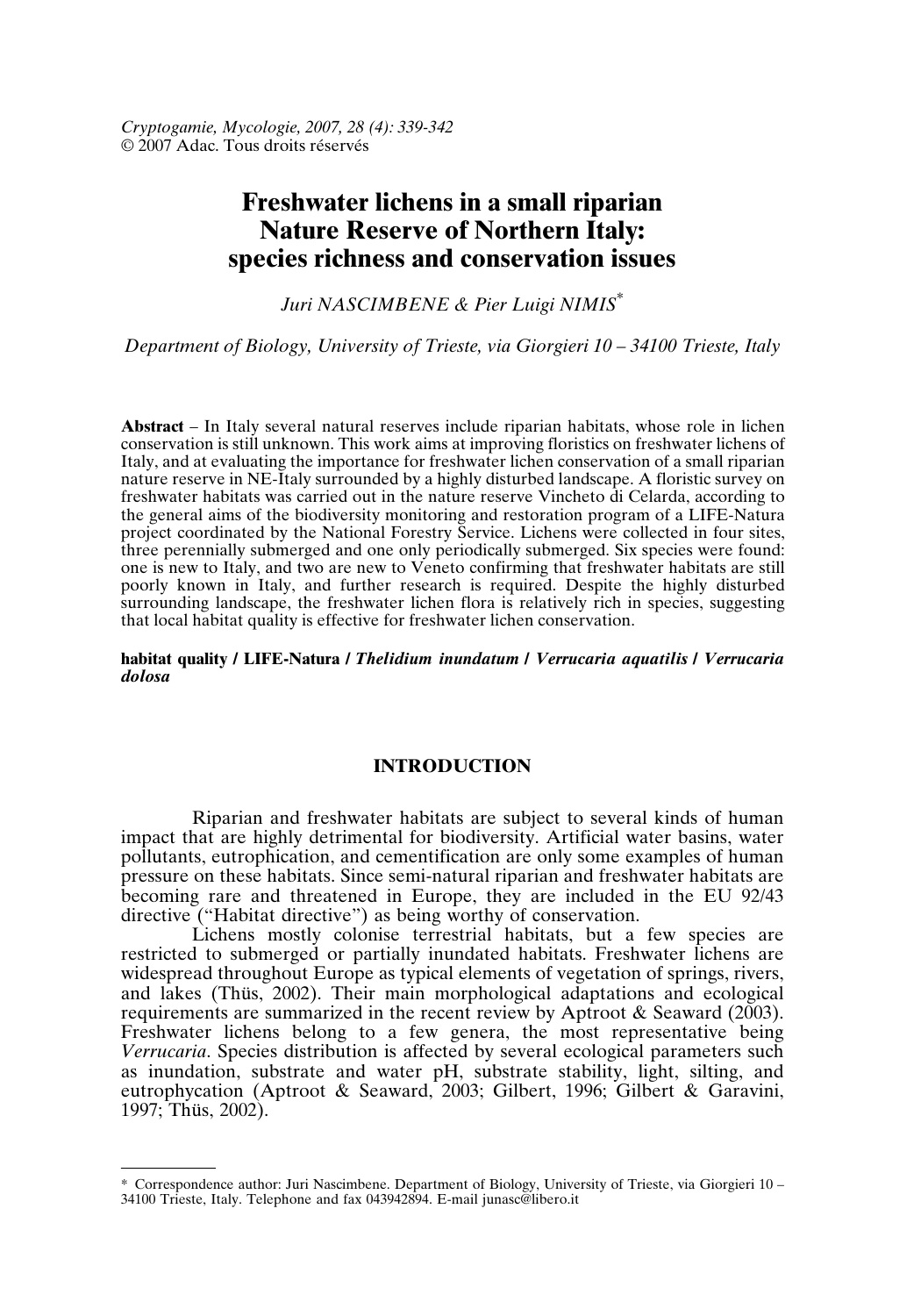Nascimbene & Nimis (2006) provided a review on freshwater lichens of the Italian Alps, underlining an urgent need of further research for improving floristics in these lichenologically poorly known habitat in Italy.

In Italy, several nature reserves belonging to the Natura 2000 network include riparian habitats, which, however are lichenologically poorly known, so that their role in lichen conservation is still unknown. Due to a poor taxonomic knowledge, freshwater lichens conservation is mostly entrusted to a generalized habitat protection and specific actions are rarely attempted. They are mainly threatened by hydroelectric developments, water pollutions and silting (Nascimbene & Nimis, 2006; Thüs 2002).

Thus, the aim of this work is to improve floristics on freshwater lichens of Italy, by surveying the freshwater habitats of a small riparian nature reserve of northern Italy. Since the reserve is surrounded by a highly disturbed landscape a rough evaluation of its habitat quality, and its effectiveness for freshwater lichens conservation is discussed.

#### **MATERIALS AND METHODS**

The study was carried out in the small Nature Reserve "Vincheto di Celarda" extending on a 92 ha surface along the right orographic side of river Piave at ca. 310 m a.s.l. The reserve, managed by the State Forestry Service, is located in an urbanized and agricultural landscape in the valley bottom of Val Belluna (Veneto, NE Italy).

The main source of water for the reserve is represented by the Caorame river in the northern part and the Celarda River in the southern part. The former comes directly from the Pre-Alps crossing low disturbed areas, while the latter has springs 1 km far from the reserve in an almost undisturbed site.

Since 1976, the reserve is classified as a humid area of international interest on the basis of the Ramsar Convention. Since 2004 the National Forest Service coordinated a LIFE-Nature project (LIFE04NAT/IT/000190) whose main aim is to improve quality and increase surfaces of freshwater habitats within the reserve.

Four sites, characterized by a pebbles riverbed, were preferentially selected for floristic surveying (Table 1), as they appeared suitable for rich freshwater lichen communities. This kind of habitat is rather rare in the reserve, since muddy riverbeds prevail.

| Site $n^{\circ}$ | River            | N Coordinate         | E Coordinate          | Submersion   |
|------------------|------------------|----------------------|-----------------------|--------------|
|                  | Caoramello river | $46^{\circ}00'55"$   | $011^{\circ}58'30.9"$ | Perennially  |
| 2                | secondary river  | $46^{\circ}00'41.1"$ | $011^{\circ}58'33.9"$ | Perennially  |
| 3                | secondary river  | $46^{\circ}00'34.1"$ | $011^{\circ}58'29.3"$ | Periodically |
| 4                | Celarda river    | $46^{\circ}00'25.3"$ | $011^{\circ}58'19.5"$ | Perennially  |

Table 1. Localization of the sampling sites. Coordinates are expressed according to European 1950.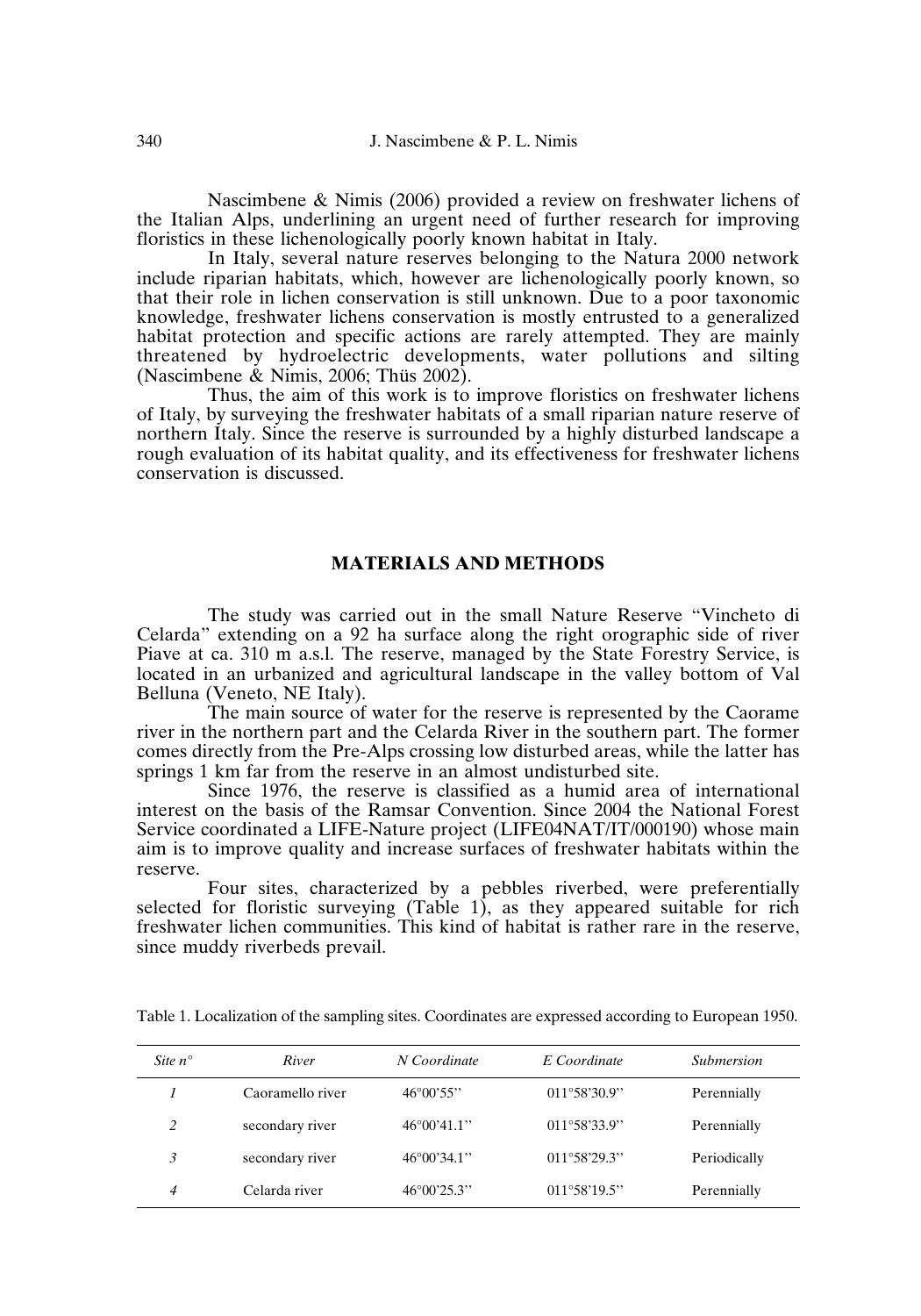#### Freshwater lichens in a small riparian Reserve 341

In sites 1, 2, and 4 lichens are perennially submerged, wile in site 3 they are only periodically submerged. Site  $1$  is in well lit conditions, while the others are in shaded habitats within a forest. Calcareous rocks are the main geological substrate, however some siliceous pebbles are present as well.

In each site lichens were surveyed in detail, collecting abundant material within a 2-3  $m^2$  surface.

Species were identified according to the standards in lichenology; critic material was submitted to specialist for confirmation or identification. Specimens were stored in the personal herbarium of the senior author (inv.: JN1631, JN1701, JN1702, JN1705, JN1706). Nomenclature follows Nimis & Martellos (2003).

#### **RESULTS AND DISCUSSION**

Six species of aquatic lichens were found, five belonging to *Verrucaria*. They are:

- *Thelidium inundatum* Zschacke, an endolithic amphibian lichen found in site n° 3 in periodically submerged conditions. It is new to Italy. It should be looked for in the calcareous areas of the Alps, where it could be rather common.
- *Verrucaria aethiobola* Wahlenb., found in site n° 3 in periodically submerged conditions on siliceous pebbles.
- *Verrucaria aquatilis* Mudd, found in sites 1 and 4 in perennially inundated conditions, is new to Veneto region. Probably overlooked, like many freshwater lichens in Italy (Nimis, 2003).
- *Verrucaria dolosa* Hepp, found in site 3 in periodically submerged and shaded conditions, is new to Veneto region. It is a probably holarctic early colonizer of small pebbles near the ground, both on calcareous and baserich siliceous rocks, in sheltered situations, perhaps overlooked in Italy (Nimis, 2003).
- *Verrucaria elaeomelaena* (A.Massal.) Arnold, found in site 3 on calcareous pebbles in submerged and shaded conditions. According to Nimis (2003) it is a cool-temperate to boreal-montane, perhaps circumpolar species, almost perennially submerged in cold montane to Alpine creeks, emerging only in very shaded situations; perhaps more widespread in the Alps.
- *Verrucaria hydrela* Ach., found in site 2 on siliceouos fragments included in calcarous pebbles. According to Nimis (2003) the species establishes in humid-shaded habitats (e.g. in open woodlands), sometimes on boulders in creeks, but never submerged for long periods.

In each perennially inundated site only one species was found, *Verrucaria aquatilis* being the most characteristic and abundant. In periodically inundated conditions, lichen communities are richer in species, since some amphibian/ terrestrial lichens can establish as well (e.g. *Verrucaria aethiobola*/*V. dolosa*).

The survey allowed to significantly improve floristics on freshwater lichens in Italy demonstrating the urgent need of further research on this ecological-specialized group. In Veneto, only ten species were known (Nimis, 2003). They are now thirteen, 50% of which were found in this small riparian reserve.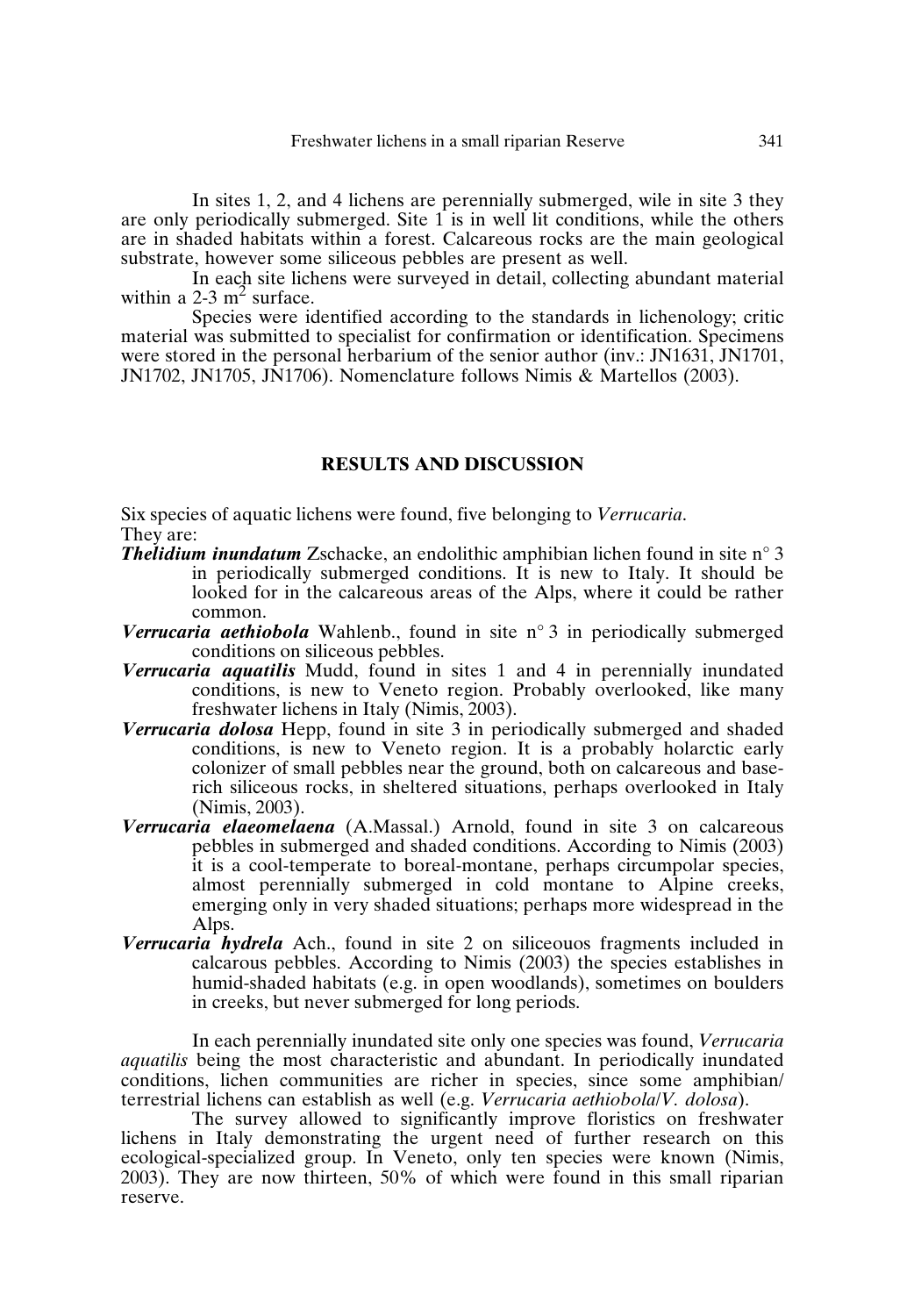Among the five *Verrucaria*, only *V. dolosa* was previously found in the submediterranean belt in Italy. In their discussion on the altitudinal distribution of freshwater lichens in the Italian Alps, Nascimbene & Nimis (2006) indicated the subalpine belt as the most suitable for these lichens since their main ecological requirements are simultaneously fulfilled. They hypothesized that lowland areas host poor communities since they are the most disturbed. However, this survey demonstrated that species supposed to be "alpine" should be looked for even in the lowlands, where species richness of freshwater lichens could be relatively high when habitat availability and quality fulfil their main requirements.

In the study area the surrounding highly disturbed landscape seems to have a low effect in affecting freshwater lichens richness probably due to the fact that waters flowing along the reserve are independent from those crossing the industrial and intensively cultivated areas. Therefore, even a small reserve can succeed in freshwater lichens conservation by maintaining a high habitat quality at local level.

Since muddy riverbeds largely prevail within the reserve, freshwater lichens are restricted to a few sites. Retention and restoration of pebbles riverbeds is fundamental to improve freshwater lichens richness, while the maintenance of a constant hydrometric regime is important for long term-conservation of those species restricted to perennially inundated conditions.

Due to the vulnerability of their habitat, freshwater lichens should be considered as nationally important target species for conservation and deserve to be mentioned in the action plans of the nature reserves according to Natura 2000 and Ramsar criteria for biodiversity conservation.

**Acknowledgements.** The work was founded by the project LIFE04NAT/IT/ 000190 coordinated by the State Forestry Service – Local office for Biodiversity Office of Belluno. Biodiversity monitoring programs were coordinated by the Department of Territory and Agro-Forests systems, University of Padova.

We are grateful to Dr. Holger Thüs (Kaiserslautern - Germany) for his help in the identification/confirmation of critical specimens.

#### **REFERENCES**

APTROOT A. & SEAWARD M.R.D., 2003 — Freshwater lichens. *Fungal Diversity Research Series*, 10: 101-110.

GILBERT O.L., 1996 — The lichen vegetation of chalk and limestone steams in Britain. *Lichenologist*, 28: 145-159.

GILBERT O.L. & GARAVINI V. J., 1997 – The lichen vegetation of acid watercourses in England. *Lichenologist*, 29: 347-367.

NASCIMBENE J. & NIMIS P.L., 2006 — Freshwater lichens of the Italian Alps: a review. *International Journal of Limnology*, 42(1): 27-32.

NIMIS P.L., 2003 — Checklist of the Lichens of Italy 3.0. University of Trieste, Department of Biology, IN3.0/2., available from: http://dbiodbs.univ.trieste.it.

NIMIS P. L. & MARTELLOS, S., 2003 — *A second checklist of the lichens of Italy with a thesaurus of synonyms*. Monografia 4. Aosta: Museo regionale di Scienze Naturali.

THÜS H., 2002 — Taxonomie, Verbreitung und Ökologie silicicoler subwasserflechten im auseralpinen Mitteleuropa. *Bibliotheca Lichenologica*, 83: 1-214.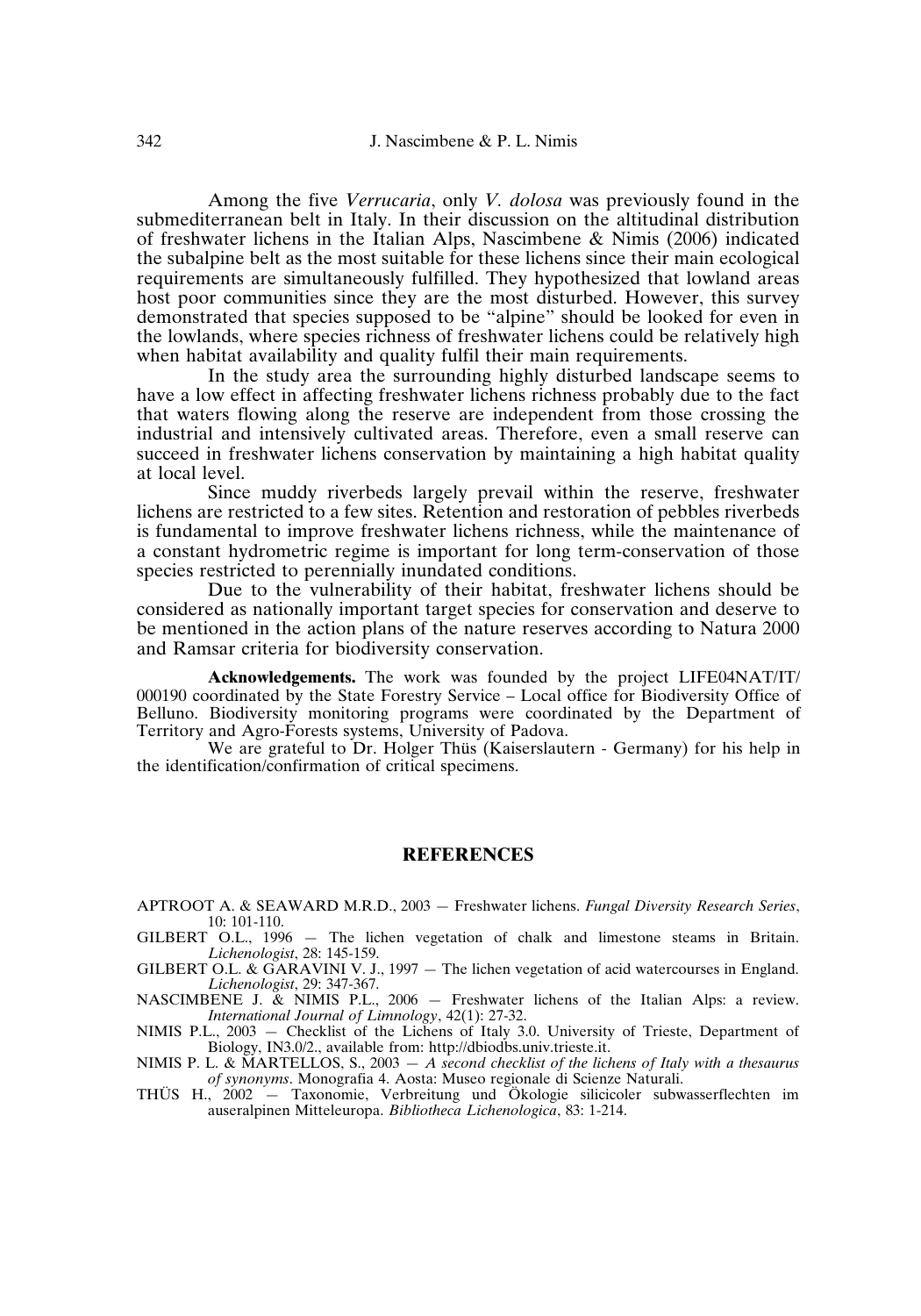### **TABLE DU TOME 28**

| AZEVEDO RODRIGUES S., ELIX J.A., VÍTOR VINGADA J., TERRÓN<br>ALFONSO A. & MORTÁGUA SOARES A.V. - The first records of<br>Hypotrachyna lividescens and H. pseudosinuosa in the Iberian Peninsula                                                                                                                                                                                                            | 155-157 |
|------------------------------------------------------------------------------------------------------------------------------------------------------------------------------------------------------------------------------------------------------------------------------------------------------------------------------------------------------------------------------------------------------------|---------|
| BJERKE J.W., FISCHER E. & KILLMANN D. - New records of the lichen                                                                                                                                                                                                                                                                                                                                          | 333-337 |
| BURGAZ A.R., ARGÜELLO A., ATIENZA V., FERNÁNDEZ-BRIME S.,<br>FERNÁNDEZ-SALEGUI A.B., FIGUERAS-BALAGUE G.,<br>GARCÍA OTÁLORA M., GÓMEZ-BOLEA A., HAWKSWORTH D.,<br>HLADUN N., LLIMONA X., LLOP E., MARCOS-LASO B., MUÑÍZ D.,<br>PÉREZ-LLAMAZARES A., PAZ-BERMÚDEZ G., PÉREZ-<br>ORTEGA S., DEL PRADO R., RODRIGUES S.A. & TERRÓN A. -<br>Lichens and lichenicolous fungi of Sierra de San Lorenzo (La Rioja | 133-153 |
| BUYCK B. & SHARP C. - Two new species and first records for 13 other                                                                                                                                                                                                                                                                                                                                       | 13-27   |
| CABANELA M.V., JEEWON R. & HYDE K.D. - Morphotaxonomy and<br>phylogeny of Paoayensis lignicola gen. et sp. nov. (ascomycetes) from<br>submerged wood in Paoay Lake, Ilocos Norte, the Philippines                                                                                                                                                                                                          | 301-310 |
| CAI L. & HYDE K.D. - Ascorhombispora aquatica gen. et sp. nov. from a<br>freshwater habitat in China, and its phylogenetic placement based on                                                                                                                                                                                                                                                              | 291-300 |
| DAI Y.C., CUI B.-K. & YUAN H.S. - Notes on polypores from Gansu and                                                                                                                                                                                                                                                                                                                                        | 177-187 |
| DAI Y.-C., WEI Y.-L., YUAN H.-S., HUANG M.-Y. & PENZINA T. - Poly-<br>pores from Altay and Tian Mts. in Xinjiang, northwest China                                                                                                                                                                                                                                                                          | 269-279 |
| DECOCK C. & HERRERA FIGUEROA S. - Studies in Ganodermataceae<br>(Basidiomycota): the concept of Ganoderma coffeatum in the Neotropics                                                                                                                                                                                                                                                                      | 77-89   |
| DEGREEF J. & EYI NDONG H. $-$ A comb. nov. for an unknown central                                                                                                                                                                                                                                                                                                                                          | 171-176 |
| DELGADO G., MERCADO A. MENA J. & GUARRO J. - Hemicorynespora<br>clavata, a new hyphomycete (anamorphic fungi) from Cuba                                                                                                                                                                                                                                                                                    | 65-69   |
| DUHEM B. & MICHEL H. - Deux espèces nouvelles de Dendrothele                                                                                                                                                                                                                                                                                                                                               | 39-54   |
| DUHEM B. & MICHEL H. - Une espèce nouvelle de Phlebia possédant des                                                                                                                                                                                                                                                                                                                                        | 29-38   |
| ELVEBAKK A. - The panaustral lichen Pannaria sphinctrina (Mont.) Tuck. and<br>the related new species P. lobulifera from New Caledonia                                                                                                                                                                                                                                                                     | 225-235 |
| FERRARO L.I. & LÜCKING R. - El género Asterothyrium (Ascomycota:<br>Ostropales: Asterothyriaceae) en Argentina y áreas adyacentes de Para-                                                                                                                                                                                                                                                                 | 315-332 |
| HERRERA FIGUEROA S. & DECOCK C. - On Trichaptum sprucei and the<br>genus Phaeodaedalea (Basidiomycetes, Hymenochaetales)  189-201                                                                                                                                                                                                                                                                          |         |
| HU D., ZHU H., CAI L., HYDE K.D. & ZHANG K. - Sirothecium triseriale, a                                                                                                                                                                                                                                                                                                                                    | 311-314 |
| HYDE K.D. & SOYTONG K. - Understanding microfungal diversity -                                                                                                                                                                                                                                                                                                                                             | 281-289 |
| KINALIOĞLU K. - Lichens of the alpine region in Araklı - Sürmene district,                                                                                                                                                                                                                                                                                                                                 | 159-168 |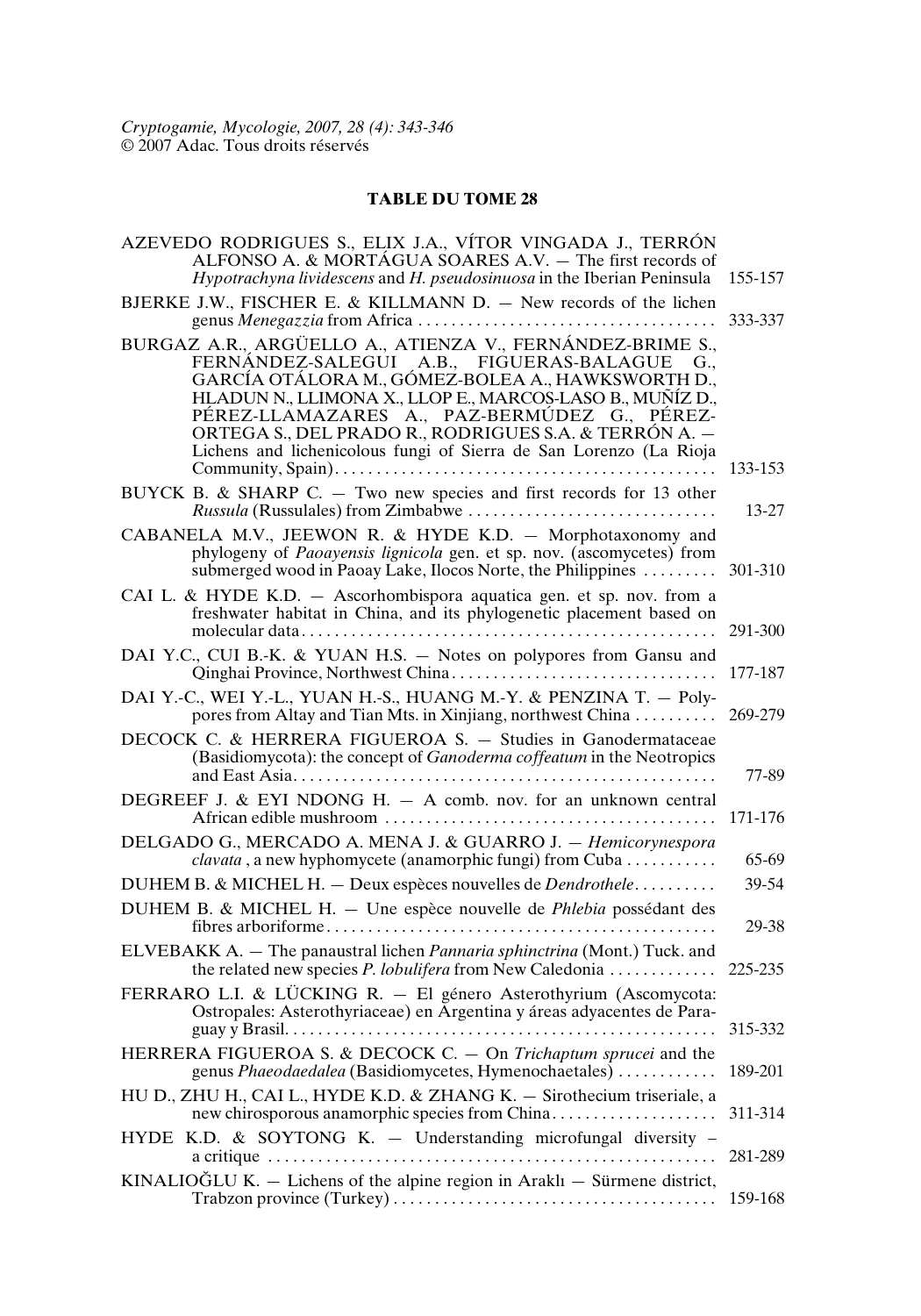| KODSUEB R., McKENZIE E.H.C., HO W.H., HYDE K.D., LUMYONG P.<br>LUMYONG S. - New anamorphic fungi from decaying woody litter of                                                                                                                        |           |  |  |
|-------------------------------------------------------------------------------------------------------------------------------------------------------------------------------------------------------------------------------------------------------|-----------|--|--|
| MORENO G., BLANCO M.N., OLARIAGA I. & CHECA J. - Climacodon<br>pulcherrimus a budly known tropical species, present in Europe                                                                                                                         | $3 - 11$  |  |  |
| MOSSEBO D.C., NJOUONKOU A.L., COURTECUISSE R. & AKOA A. -<br>Enzymatic activities and decay characteristics in some wood-rotting<br>Basidiomycetes from Cameroon and determination of the time-<br>dependent activity of syringaldazine in spot tests | 107-121   |  |  |
| MOUCHACCA J. - Heat-tolerant fungi and applied research: more data on                                                                                                                                                                                 | 91-106    |  |  |
| MOUCHACCA J. - Heat-tolerant fungi and applied research: On the taxonomic<br>position of some overlooked thermophilic fungi                                                                                                                           | 215-223   |  |  |
| NASCIMBENE J. & NIMIS P.L. - Freshwater lichens in a small riparian Nature<br>Reserve of Northern Italy: species richness and conservation issues                                                                                                     | 339-342   |  |  |
| PUCCINELLI C. & CAPELARI M. - A new species of <i>Marasmius</i> (Basidiomy-<br>cota, Marasmiaceae) and the first record of <i>M. foliiphilus</i> from Brazil 263-268                                                                                  |           |  |  |
| SAKR N., DUCHER M., TOURVIEILLE J., WALSER P. & TOURVIEILLE<br>de LABROUCHE $D. - A$ new method to obtain monozoosporangial                                                                                                                           |           |  |  |
| THOR G. & NASCIMBENE J. $-$ A floristic survey in the Southern Alps:                                                                                                                                                                                  | 247-260   |  |  |
| VILA J., MOREAU P.-A., TABARÉS M., CARBÓ J. & PÉREZ-DE-<br>GREGORIO M.À. - Tubaria decurrens, une espèce américaine                                                                                                                                   | 203-213   |  |  |
| YU Z.F., ZHANG Y., QIAO M. & ZHANG K.Q. - Orbilia dorsalia sp. nov., the                                                                                                                                                                              | $55 - 63$ |  |  |
| Instructions aux auteurs / Instructions to authors                                                                                                                                                                                                    |           |  |  |
|                                                                                                                                                                                                                                                       |           |  |  |
|                                                                                                                                                                                                                                                       |           |  |  |
|                                                                                                                                                                                                                                                       |           |  |  |